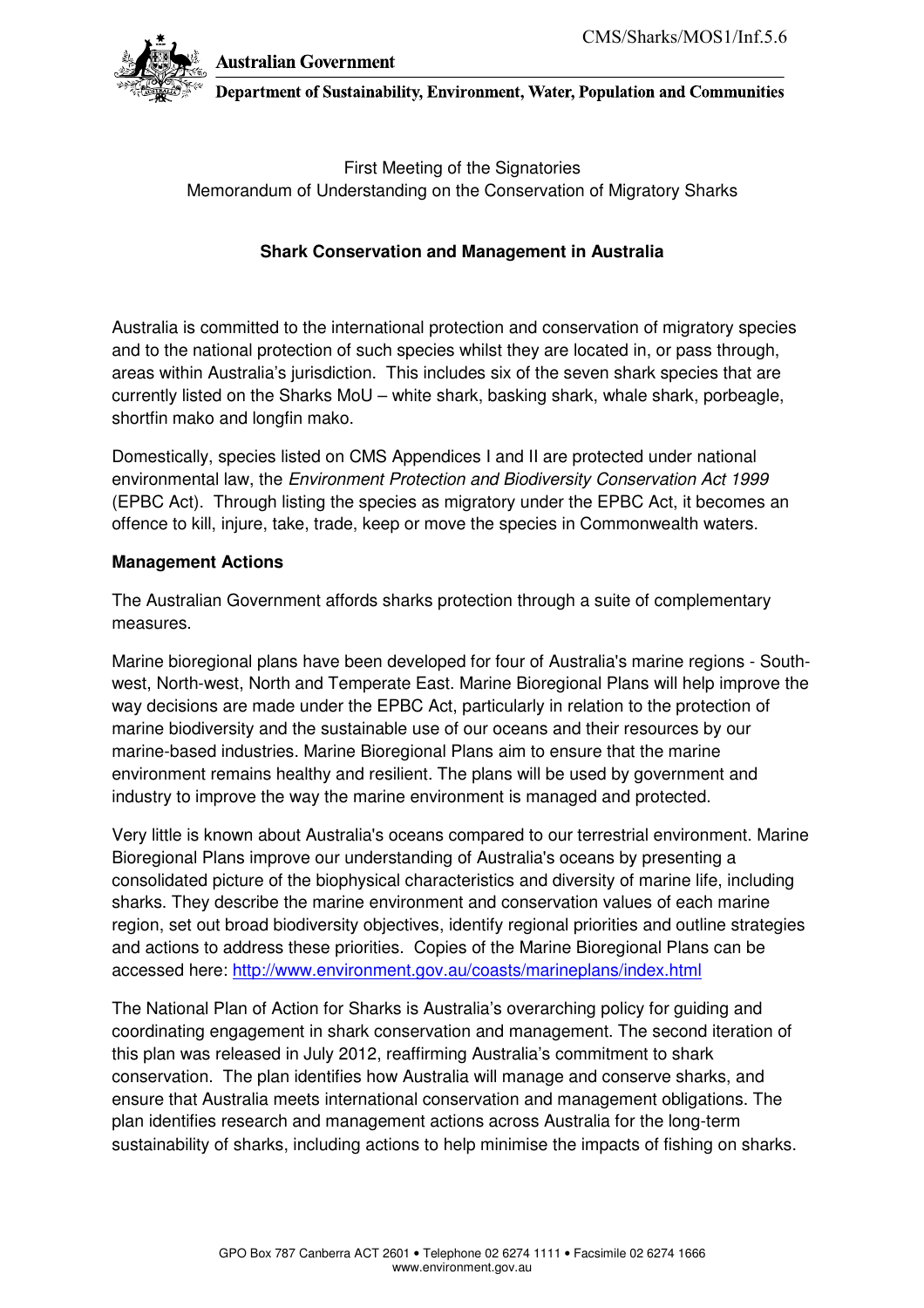A copy can be accessed here:

http://www.daff.gov.au/fisheries/environment/sharks/sharkplan2

The government also works closely with fisheries management agencies to ensure that fishing activities do not have an unsustainable impact on sharks. All Commonwealth-managed fisheries and state fisheries that export product or operate in Commonwealth waters are required to be assessed under the EPBC Act.

Shark finning is not permitted in Commonwealth-managed fisheries. Similar measures are in place to encourage full retention in state and territory managed fisheries.

The whale shark and the white shark are listed as threatened under the EPBC Act. Species that are listed as threatened under the Act have recovery plans in order to facilitate their recovery. The recovery plans for both the whale and white shark are currently under review, however, copies of the current plans can be accessed here:

Whale shark: http://www.environment.gov.au/biodiversity/threatened/publications/recovery/rtypus/

White shark: http://www.environment.gov.au/coasts/publications/gwshark-plan/index.html

## **Research**

## **White Shark**

The draft revised white shark recovery plan includes a range of research actions, including actions which will assist in understanding the population status and trends of this species to determine whether it is recovering.

The Western Australian government has allocated \$1.7 million from 2011-12 to 2015-16 to four major shark research projects. These projects will contribute to implementing actions under the recovery plan. One of Western Australia's key research projects currently underway involves monitoring acoustically-tagged white sharks around the south west of Western Australia, which will ultimately improve understanding of the white shark population status and contribute to improved conservation actions.

The three other key research projects underway in Western Australia include a study into correlations between shark interactions/sightings and factors such as water temperature, fish and seal abundance, whale movements, weather conditions, seasonal fluctuations and the time of day, a study into the impact on shark numbers following changes in fisheries management and a desktop study on the effectiveness of beach netting as a shark hazard mitigation strategy.

There have been a number of research papers released recently regarding white sharks, which also contribute to our understanding of white shark population status:

Blower, D. C., Gomez-Cabrera, M. C., Bruce, B. D., Pandolfi, J. M. and Ovenden, J. R. (2012), Population genetics of Australian white sharks reveals fine-scale spatial structure,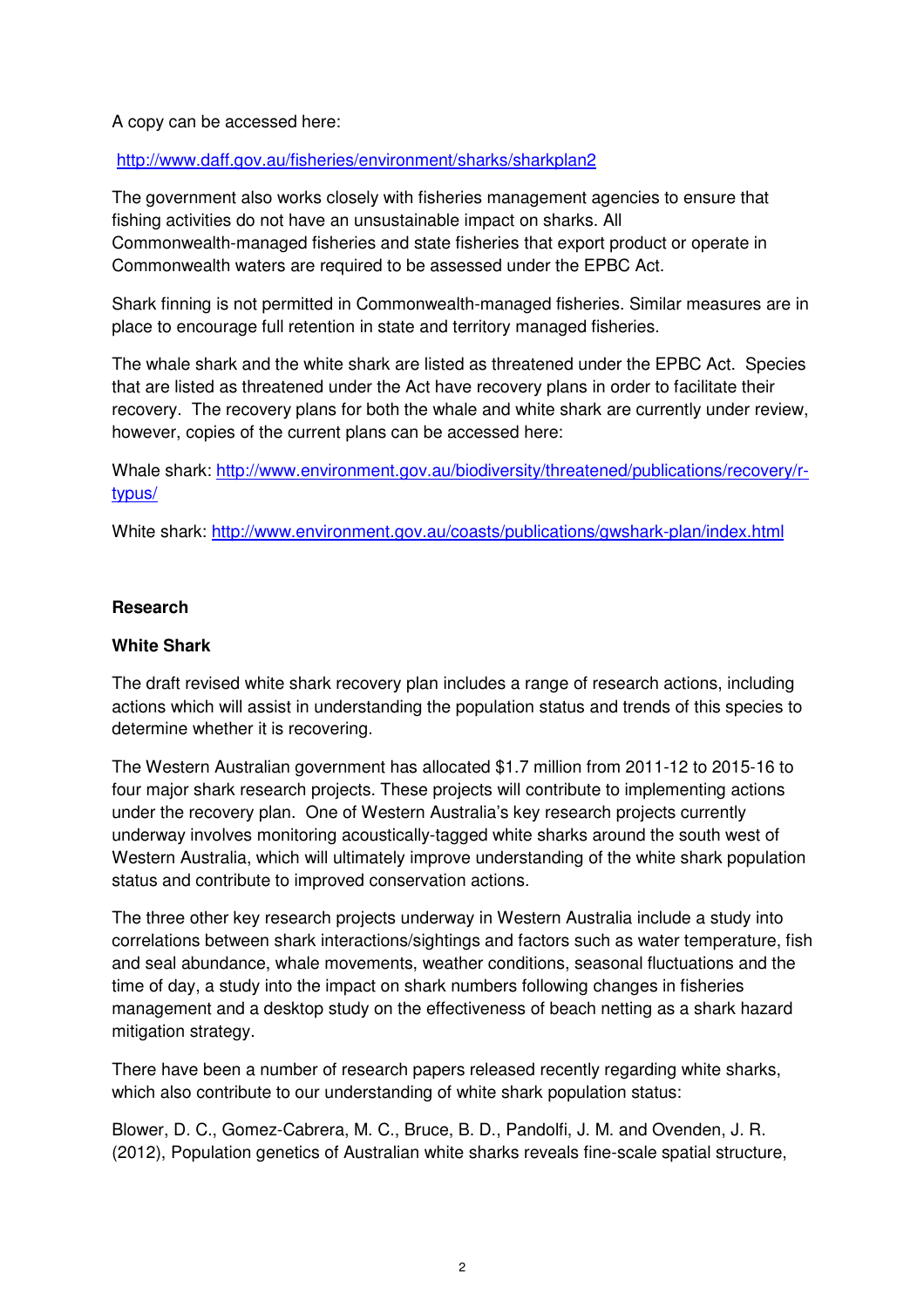transoceanic dispersal events and low effective population sizes. Marine Ecology Progress Series, Vol. 455: 229–244, 2012.

Bruce, B.D., Stevens, J.D. and Malcolm, H. (2006), Movements and swimming behaviour of white sharks (Carcharodon carcharias) in Australian waters. Mar Biol (2006) 150:161-172.

Bruce, B.D. and Bradford, R.W. (2012), Habitat Use and Spatial Dynamics of Juvenile White Sharks, Carcharodon carcharias, in Eastern Australia. Chapter 17 in Global Perspectives On The Biology and Life History of the White Shark. CRC Press, Boca Raton, FL.

Curtis, T., Bruce, B.D. Cliff, G., Dudley, S. J., Klimley, A. P., Kock, A. A., Lea, R. Lowe, C. G., McCosker, J., Skomal, G. B., Werry, J. M. and West, J. G. (2012), Responding to the Risk of White Shark Attack Updated Statistics, Prevention, Control Methods, and Recommendations. Chapter 31 in Global Perspectives On The Biology and Life History of the White Shark. CRC Press, Boca Raton, FL.

Sims, D. W., Humphries, N. E., Bradford, R. W. and Bruce, B. D. (2012), Levy flight and Brownian search patterns of a free-ranging predator reflect different prey field characteristics. Journal of Animal Ecology 2012, 81, 432–442.

## **Whale Shark**

The Australian Government has funded a range of projects aimed at the conservation of whale sharks.

The Western Australian Department of Environment and Conservation is developing a Whale Shark Management Plan for the Ningaloo Coast World Heritage Area. This project will develop a management plan to combat increasing pressures on the species, and provide a blueprint for future research and monitoring requirements.

ECOCEAN has a project aimed at encouraging community participation in the management of natural resources by encouraging school students to become involved in the conservation of their surrounding marine environment. The concept of 'citizen science' will be introduced to students through ECOCEAN's Whale Shark Photo-identification Library. The Library is the largest global monitoring database for the species, and uses the animal's individual spot patterns to identify and monitor whale sharks.

ECOCEAN also ran a project to undertake public education to inform eco-tourists of the conservation concerns facing the threatened whale shark and especially how to minimise impacts to the species caused through human-shark interactions. An associated scientific program was also undertaken to assess whether impacts are being attenuated over time when tour operators implement variations to accepted management guidelines; and encourage tourists to become 'citizen scientists' to collect whale shark identification photos for population studies to determine whether whale sharks at Ningaloo are still in decline or recovery (to help indicate whether current management of the species is succeeding in achieving conservation objectives).